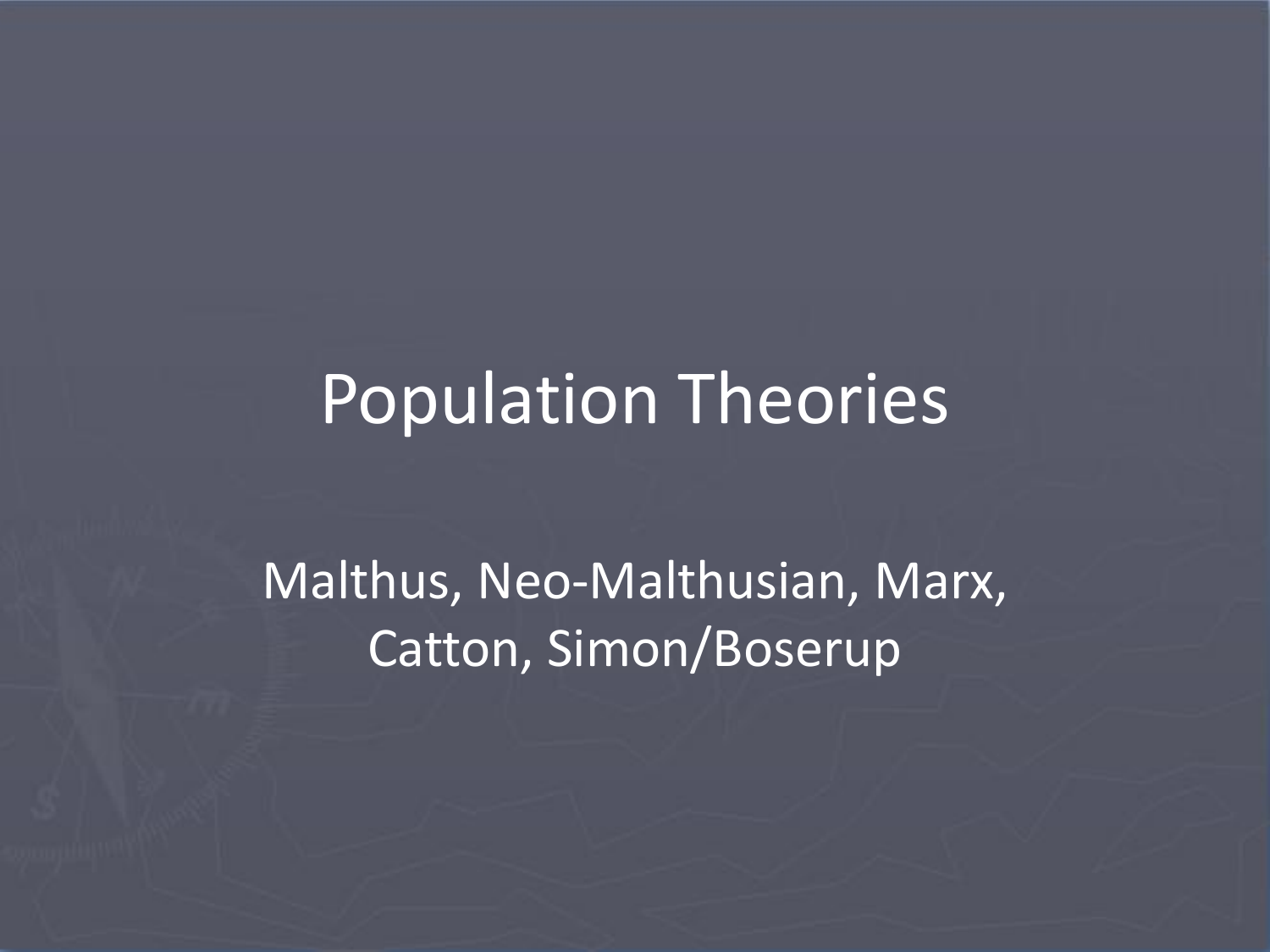# Thomas Malthus (1766 – 1834)

- English Economist
	- 1766-1834
	- Considered to be father of **Demographics**
	- Made observations of England's working class during industrial revolution

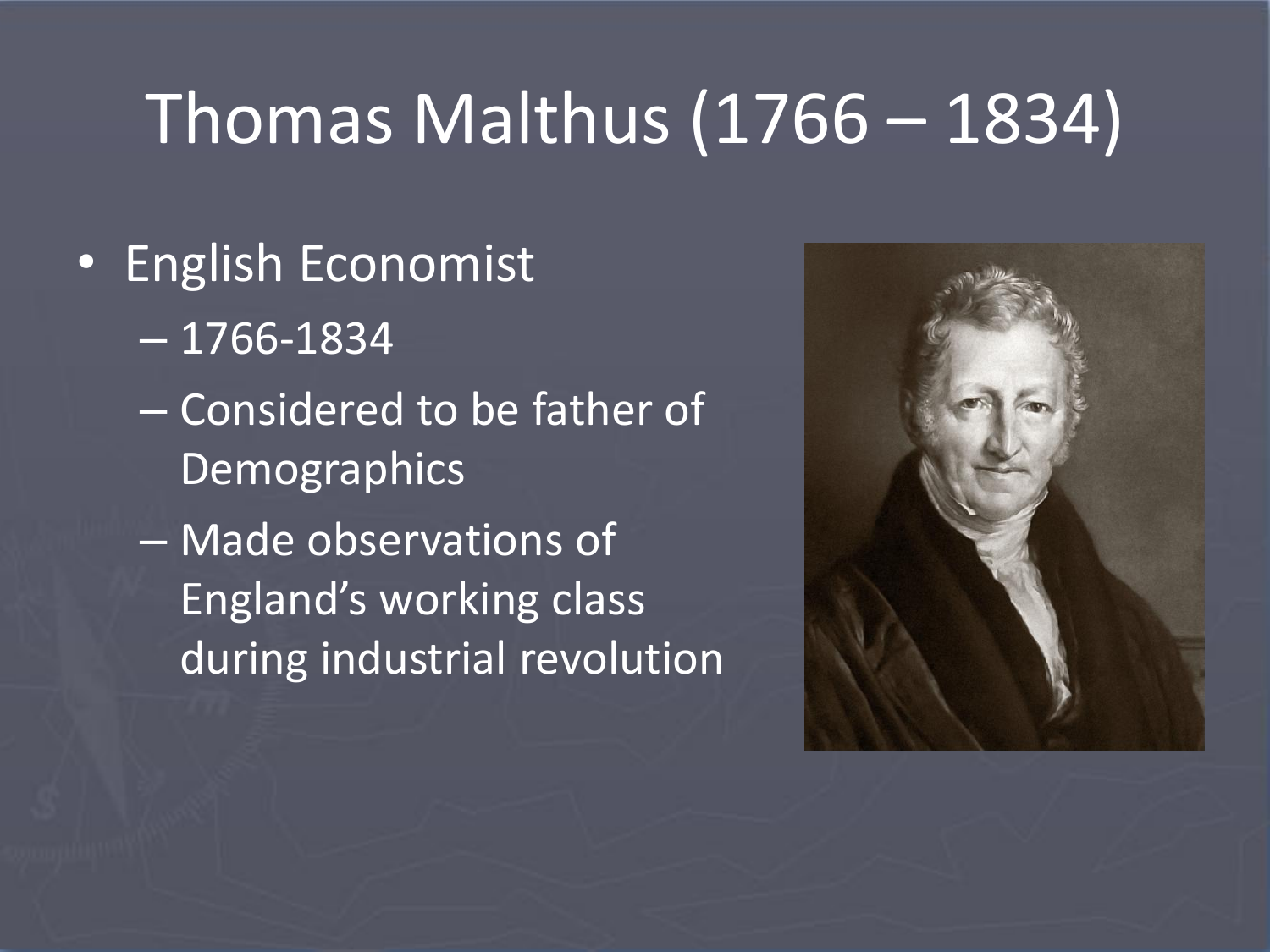#### Essay on the Principle of Population

• Malthus argues that world population is growing geometrically while food production is only increasing arithmetically

– Population would soon exceed food stores

Food Population Growth **Food Production** 

Time

Time

Pop.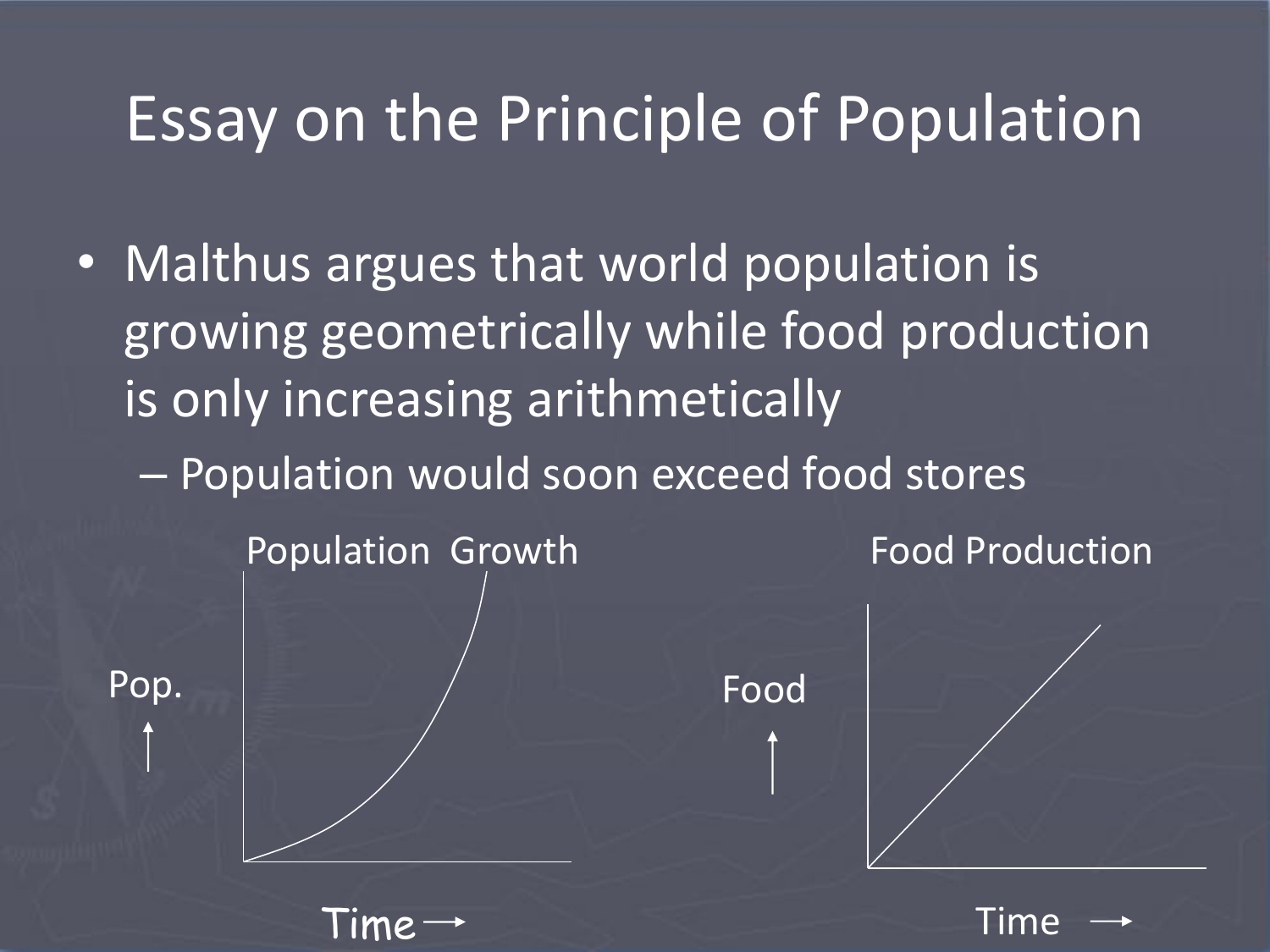#### Population vs. Resources



**Malthus' Basic Theory** 

• For stages 1-3 resources exceed population, then as population exceed resources this leads to "misery"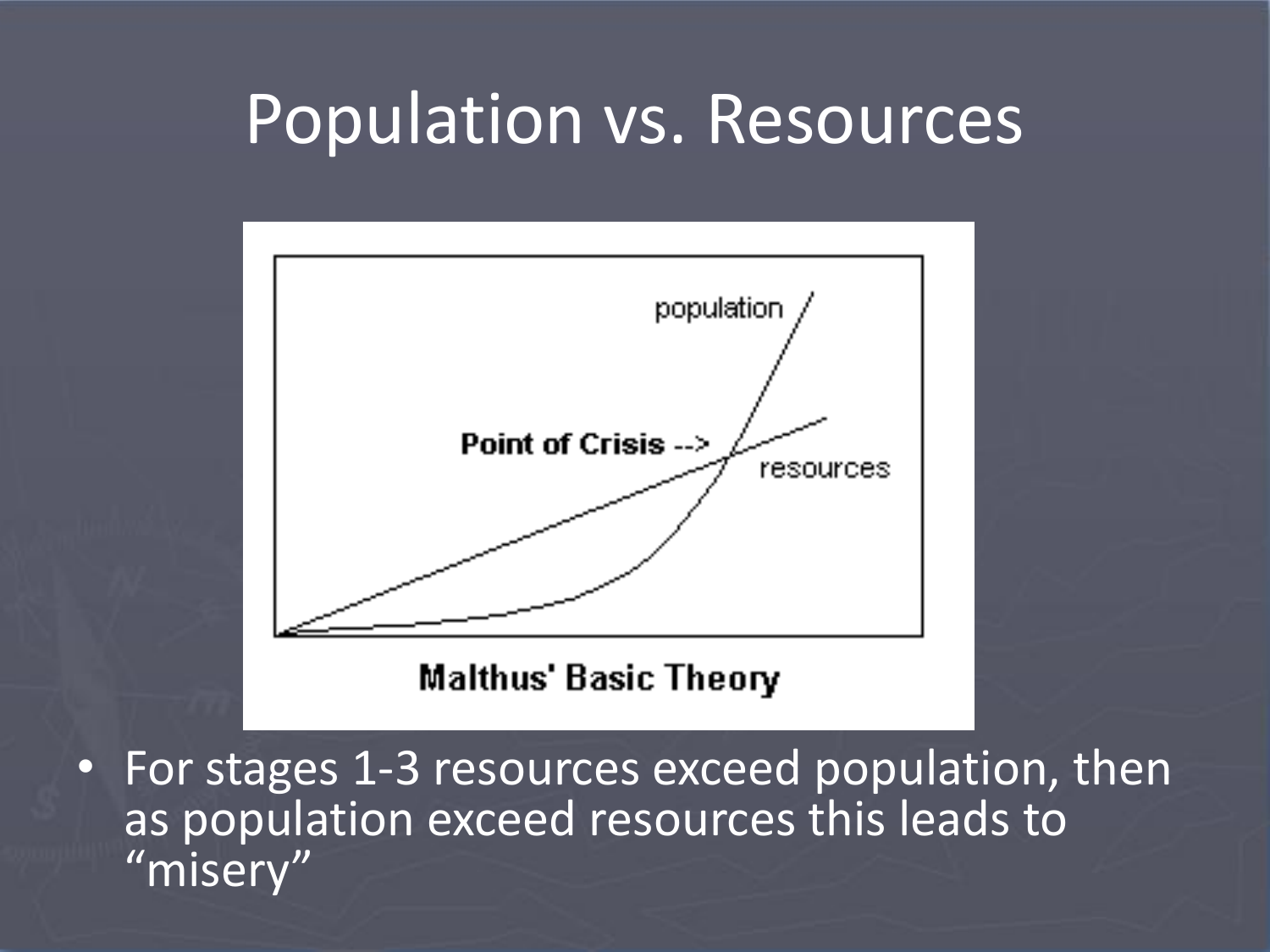## Population Checks

- Population could not continue un-checked and malthus classified two different types of checks
	- Positive Checks: Factors increasing mortality (War, Famine, Disease, etc…)
	- Preventative/Negative Checks: Factors decreasing fertility (Moral restraint, contraception, abortion, etc…)
- Argues moral restraint is best way to avoid "misery"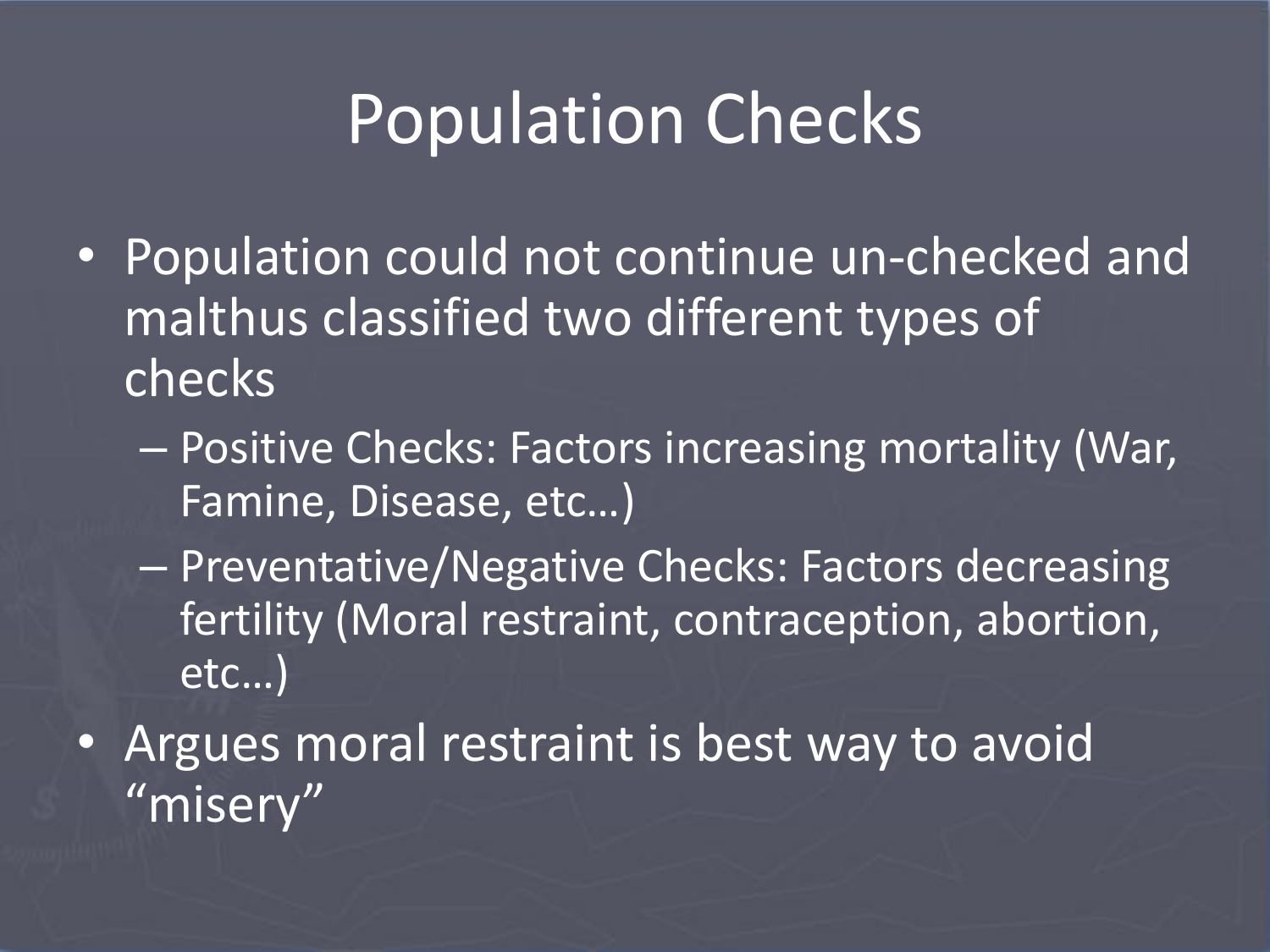### Positive Checks



\* Population exceeds food supply and is kept in check by war, famine, or disease. It then drops below the food supply. As the population recovers, so the cycle continues.

\* Red line is population, blue line is food production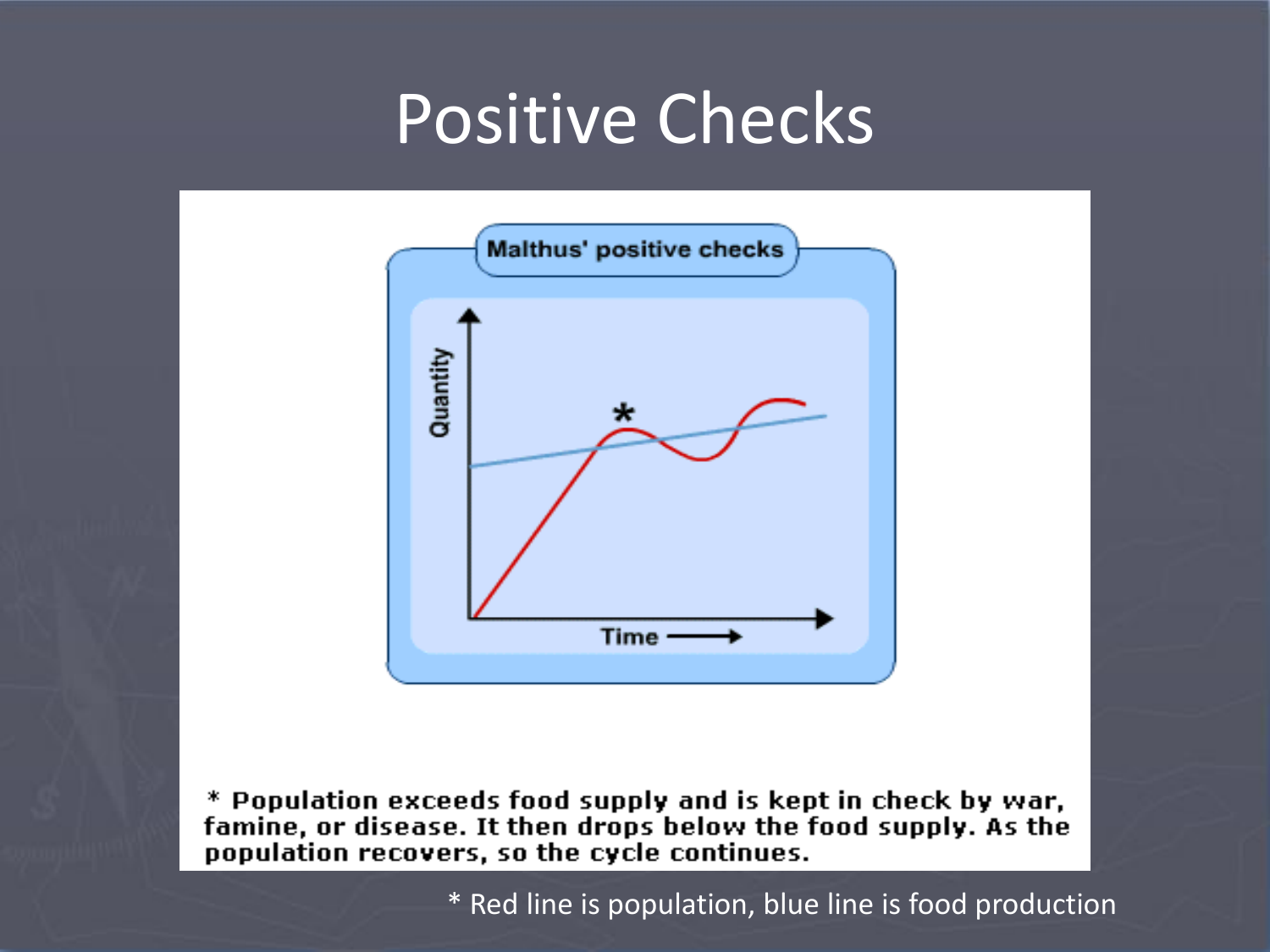### Negative Checks



\* Here, as population starts to approach the limits of the food supply, so growth slows. Malthus says this slowing is caused by delayed marriage.

\* Red line is population, blue line is food production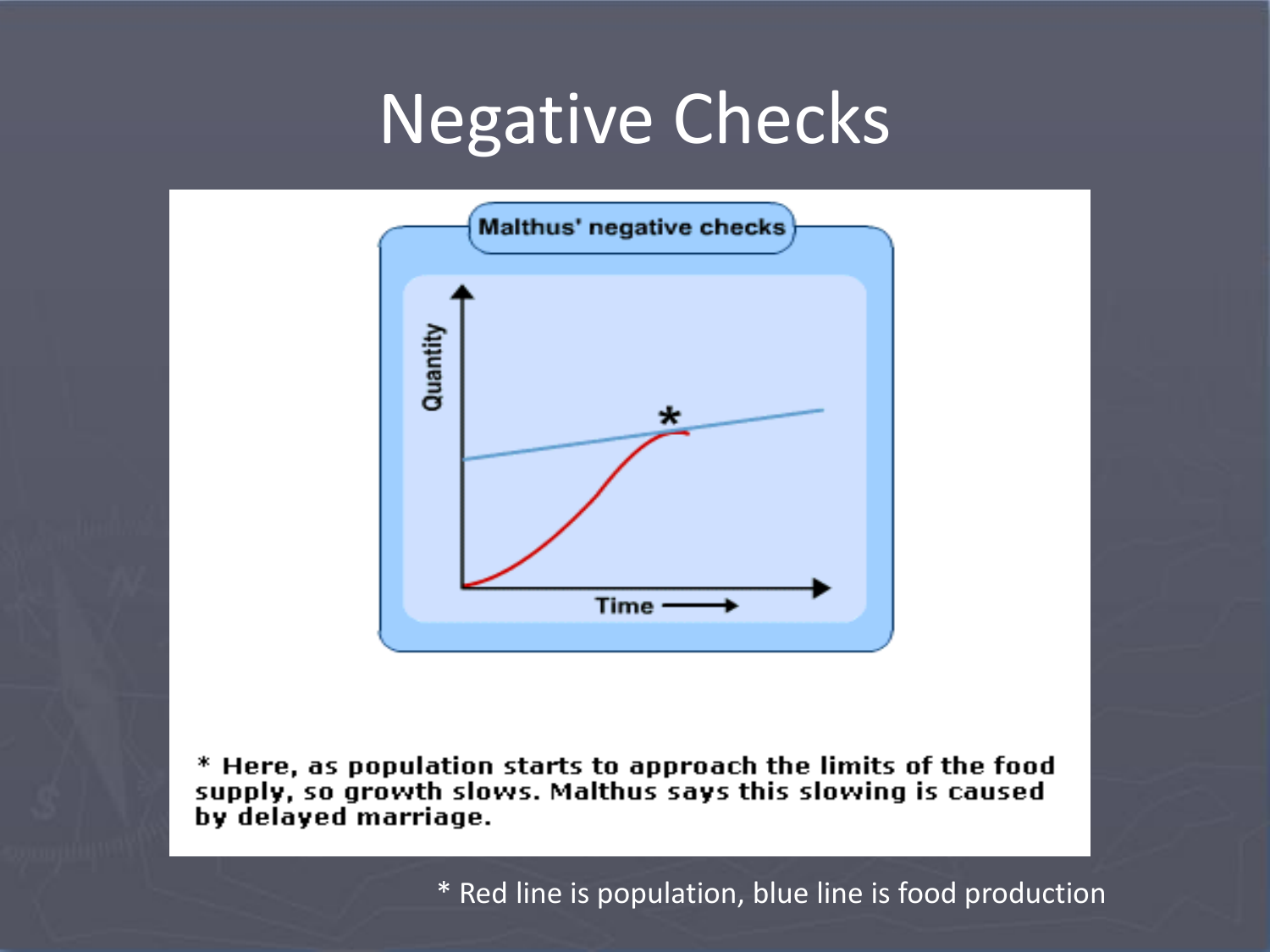### Neo-Malthusians

- Contemporary Geographers say that two characteristics of recent population growth make Malthus' theory more realistic today.
- 1. Transfer of medical technology (but not wealth) from MDCs to LDCs has allowed for fastest population growth in poorest areas
	- Creating even larger gaps between resources and population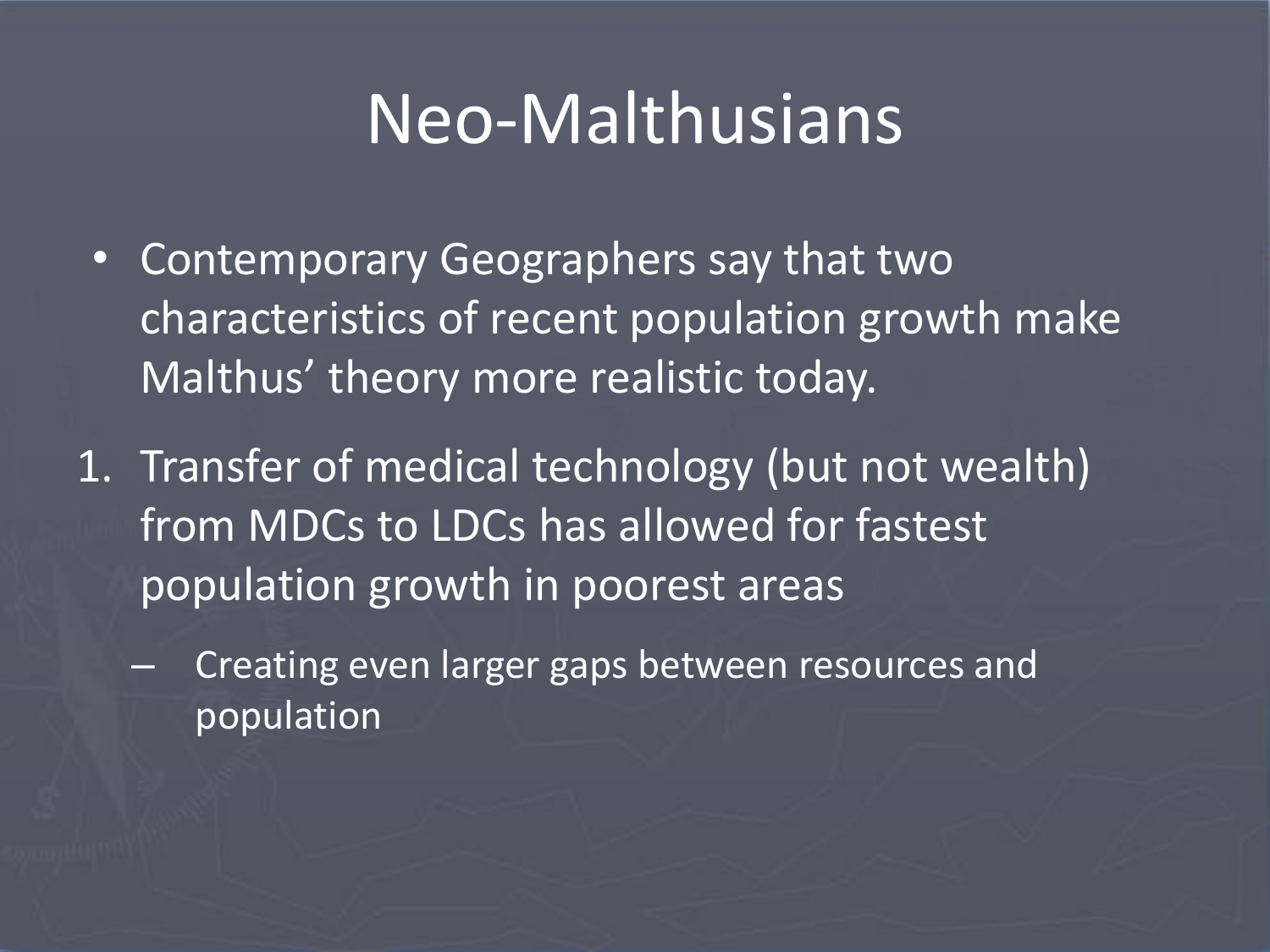## Neo-Malthusians

2. Neo-Malthusians Robert Kaplan and Thomas Fraser expanded Malthus' ideas to more than just food, but to also include energy resources

– Argue wars and civil violence will increase as food, clean air, fuel, and suitable farmland become

more scarce

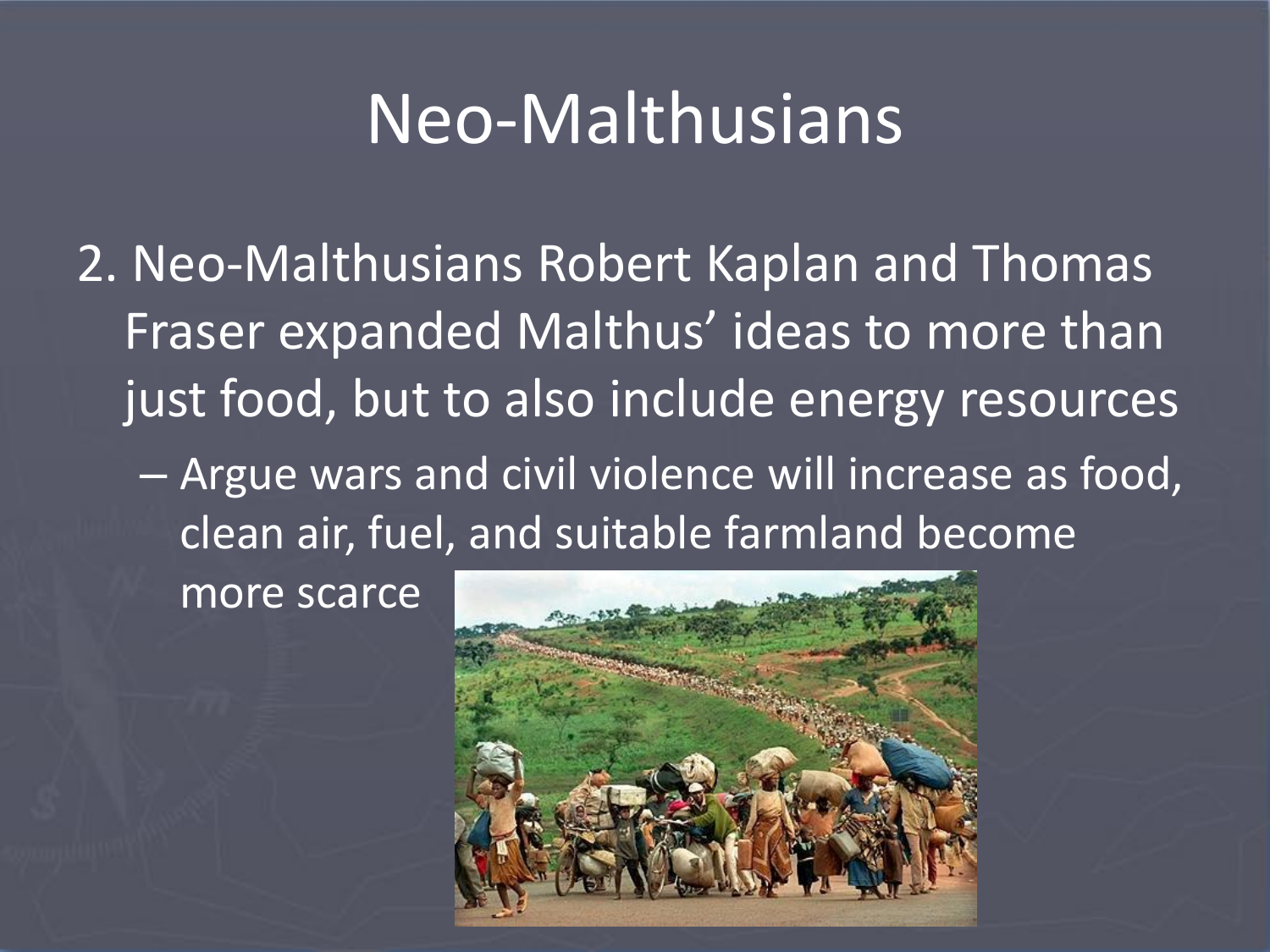# Karl Marx (1818 – 1883)

- Rejects Malthus' ideas of natural order of population increase
- Instead argues that capitalism drives population growth as a way to increase pool of cheap labor

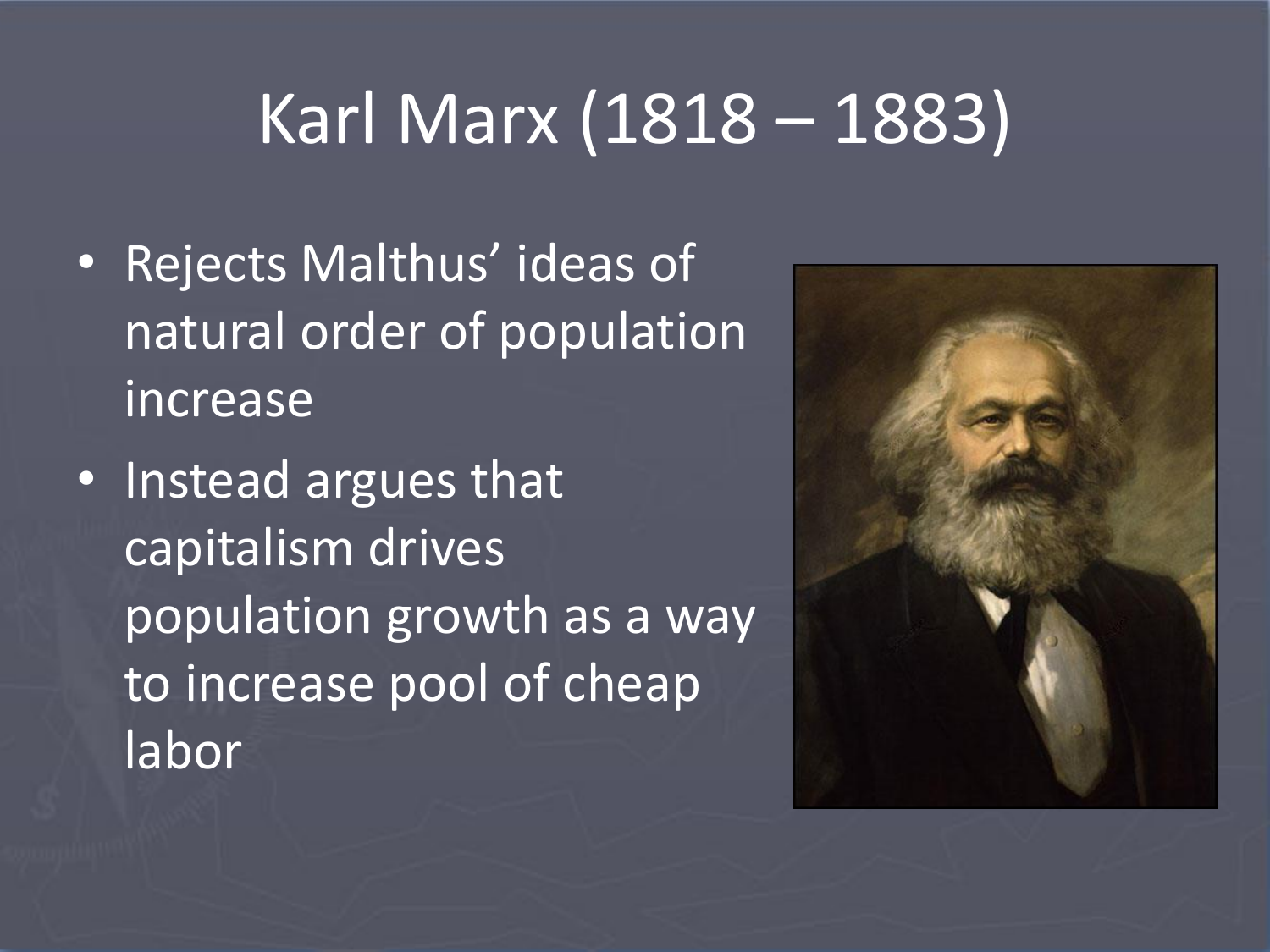# William Catton (1926 - )

- *Overshoot: The Ecological Basis for Revolution*
- Links population with "carrying capacity of ecosystems"
- "the cornucopian myth"
	- Inaccurate belief the earth is limitless
	- As humans over-exert the earth's resources they will eventually pay the price
		- Environmental damage
		- New Technologies adopted without knowing implications

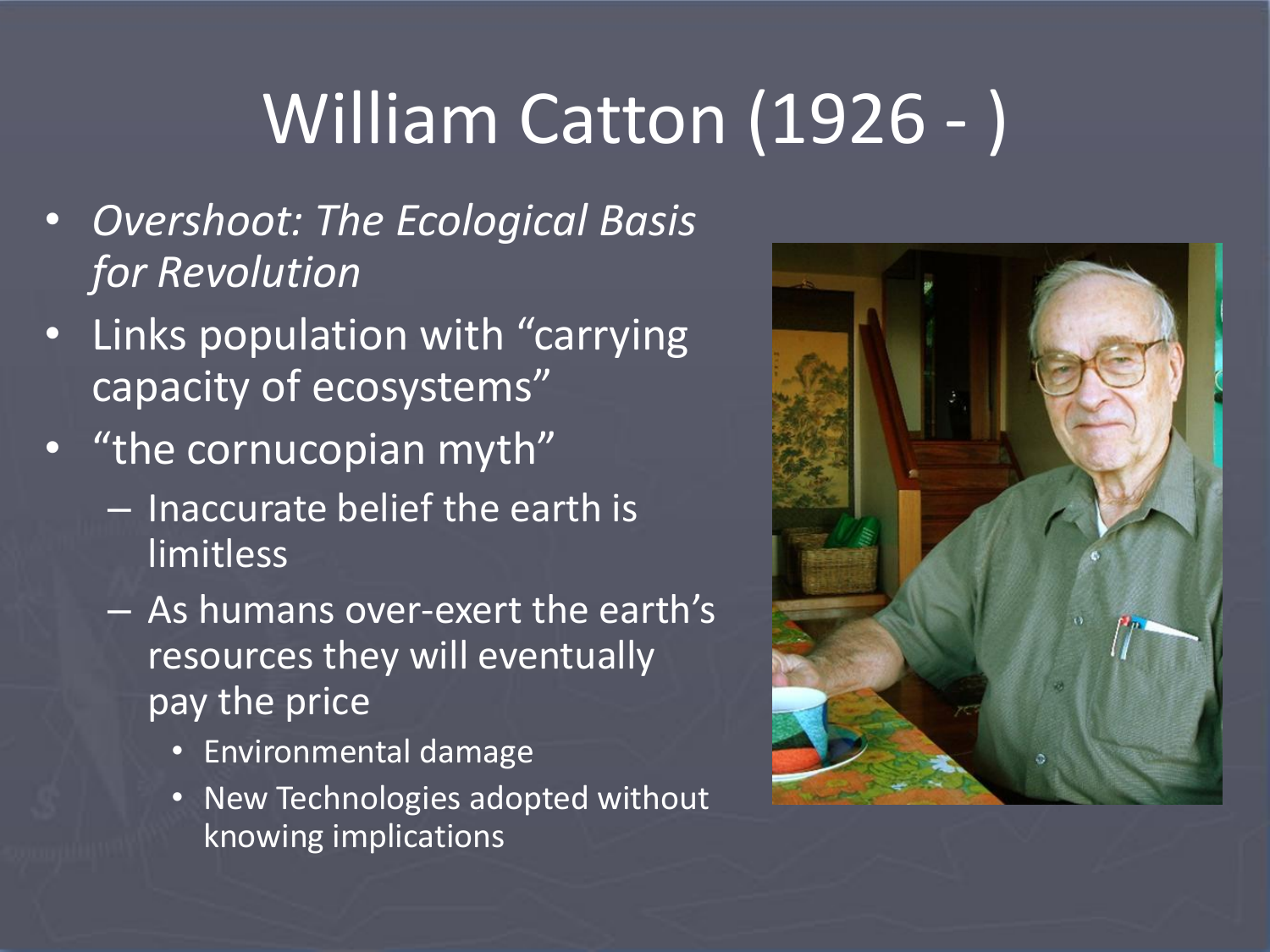# 20<sup>th</sup> Century Thought

#### • Esther Boserup

– Optimistic view of population growth

• As population approached crisis the world would respond with assistance spawning economic growth and new technologies

#### • Julian Simon

– Population growth spurs economic development

• More people means more ideas